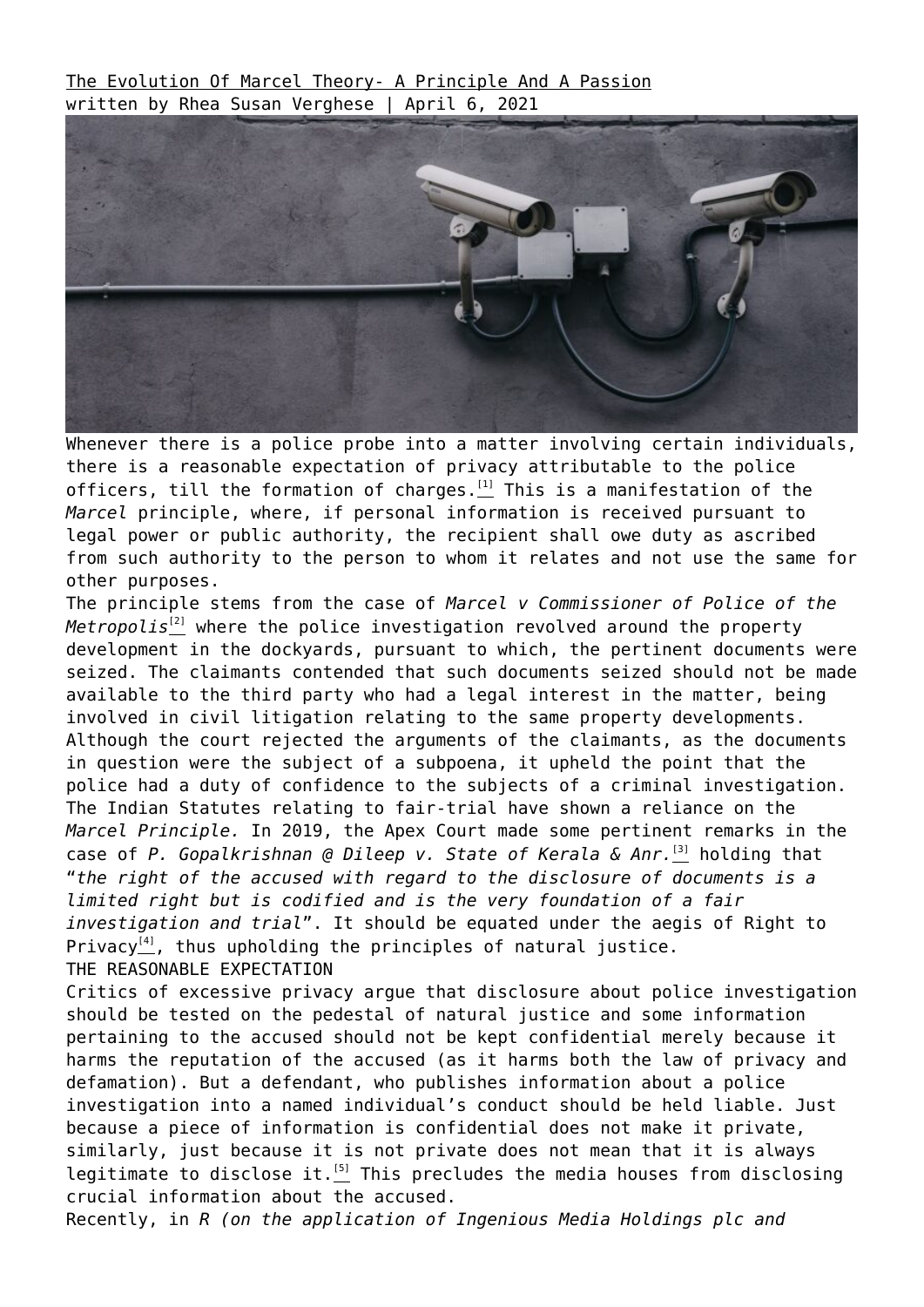*another v Commissioners for Her Majesty's Revenue and Customs*[\[6\]](#page--1-0) the UK Supreme Court held that the disclosure of a taxpayer's affairs to the press by HMRC was a breach of confidence, where one clause precluded revenue officials from disclosing information while placing an exception for cases involving the functions of Revenue and Custom[s\[7\].](#page--1-0) Heavy reliance by the excise officials on the exception clause was abhorred by the Court. The Court of Appeal in *ZXC v Bloomberg*<sup>[\[8\]](#page--1-0)</sup> recently held that for the purposes of misuse of private information tort, a person will generally have a reasonable expectation of privacy in the fact that they have come under suspicion by the police or any other state authority. There are a few criticisms that this point has to sustain.

ARGUMENTS AGAINST THE MARCEL PRINCIPLE

Firstly, there needs to be a distinction between what information is private and what is confidential. The courts have treated both under the same pedestal but they have fundamental differences. The confidentiality aspect rests on the fact that police investigations pertain to information that is inaccessible to those beyond the personnel leading the enquiry. But in the privacy aspect, to establish such a claim, the claimant has to prove that such information relates to an intimate part of his/her life that a third party should not be given access to.

Secondly, the privacy aspect is incidental in nature. The courts have regarded police investigations as private and that the disclosure of such information can render harm to the reputational interests of the claimant. For instance, in *Richard v BBC<sup>[\[9\]](#page--1-0)</sup>* the court held that the defendant should compensate the claimant for releasing footage of a police search on his London property. Mann J, in his judgement, held the reason for such holding was the stigma attached to police investigation and the harm it does to a person's reputation.

This hardly seems like a valid point to award damages to the claimants, without giving the defendant the opportunity to prove the truth of the allegations. $[10]$  Privacy action is sharply contrasted from a defamation action, as the latter succeeds where there is a false publication pertaining to the claimant, whereas the former succeeds, even when there is a reasonable amount of truth in the revelation of such information. So protection of private information, more than being a need, ends up being a convenience for the claimant.

A grave concern with relation to privacy in police investigations is the risk of suppression of evidence of wrongdoing. For instance, if the police are investigating a suspect, there is a reasonable belief that he/she might be guilty of an offence. Suppressing the fact that a person is under investigation shall preclude the public from finding out about a possible wrong-doing on his part. $[11]$ 

Lastly, as held in *In re Arrows Ltd (No 4)*, [\[12\]](#page--1-0) the Marcel Principle can also be overridden by statutory provisions where statutory provisions require or authorise the disclosure of information obtained by a public officer.  $\frac{[13]}{4}$  $\frac{[13]}{4}$  $\frac{[13]}{4}$ THE INDIAN VIEWPOINT

While the Indian Evidence Act, 1872 enshrines certain ramifications adhering to client-attorney privilege,  $[14]$  spousal privilege,  $[15]$  Section 123 $[16]$  precludes disclosure of information relating to affairs of state, and the *Marcel* principle is enshrined by Section 124 which restrains disclosure of all communication made in an official capacity, whether oral or written,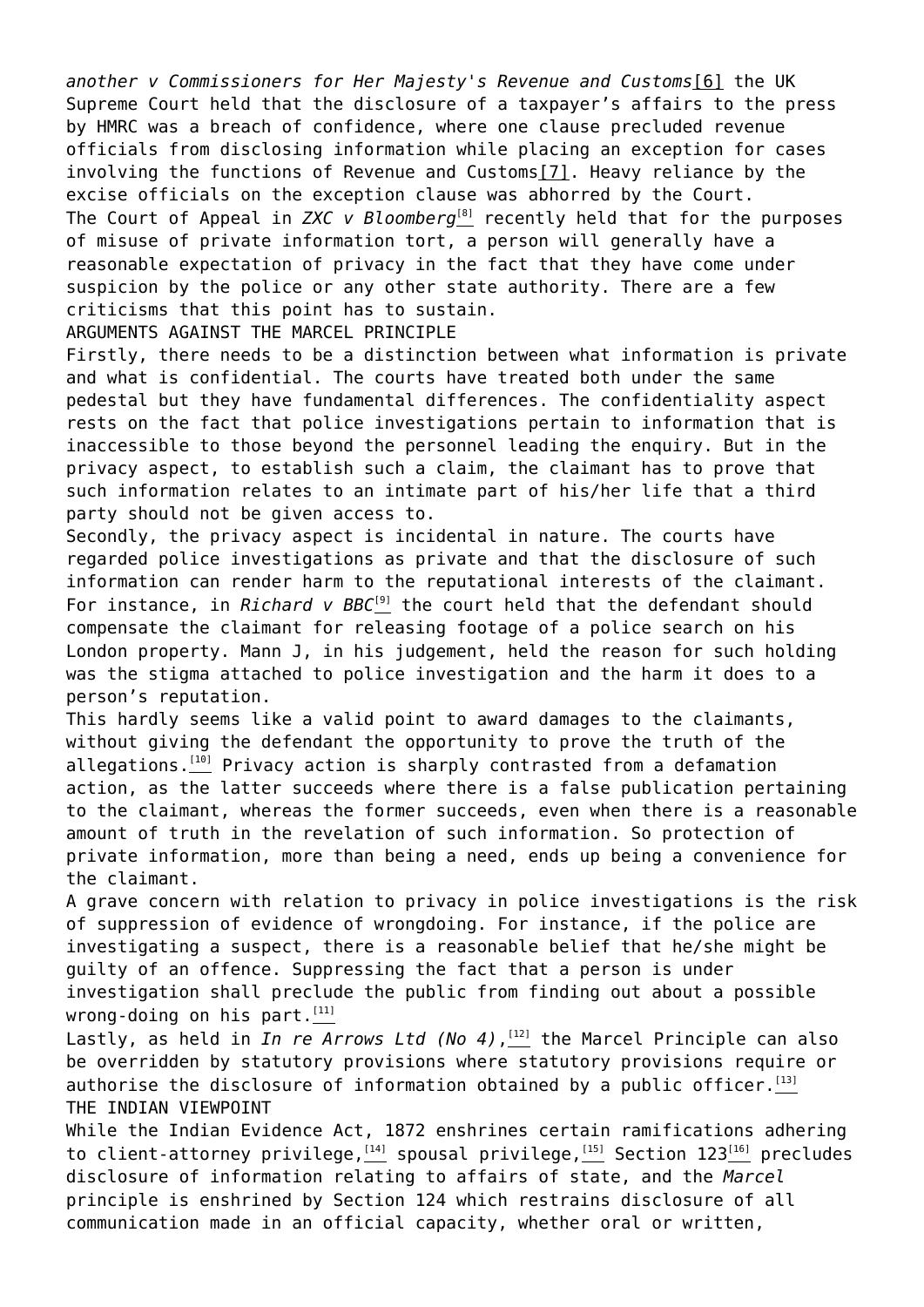regardless of the fact that they relate to state affairs or not.<sup>[\[17\]](#page--1-0)</sup> In the case of *In re. Mantubhai Mehta*,  $\frac{181}{18}$  it was held that it is upon the court to determine whether a document qualifies as a communication made to the public officer in official confidence and if such document does not relate to affairs of the state, it may be taken up as evidence.

The tryst of Indian judiciary with privacy has come a long way since *Kharak Singh vs. State of U.P*. [\[19\]](#page--1-0). The judgement rendered by the majority disregarded the idea of protection of privacy and did not consider protecting the privacy of a person based on a 'mere personal sensitiveness.' But, in the later judgement of *Govind v State of M.P.*, <sup>[\[20\]](#page--1-0)</sup> the court approached with a limited right to privacy. Journalistic invasions of privacy of the prisoners were deliberated upon by the Apex Court in various judgements.<sup>[\[21\]](#page--1-0)</sup> Although the issue of privacy *per se* was not directly deliberated upon; it held that the press had no right to interview or photograph a prisoner without his consent.

During the pendency of the appeal in *Sahara India Real Estate Corporation* Ltd. and Ors.Vs. Securities and Exchange Board of India and Anr<sup>[\[22\]](#page--1-0)</sup> certain newspapers published the proceedings of the judgement despite there being an interim order against the same. The court laid down fair and reasonable standards with regards to reporting of matters which are *sub judice* in court. This included guidelines against public disclosure of documents forming a part of court proceedings. With this, it can be interpreted that the Indian judiciary has placed some reliance on the *Marcel* Principle, albeit in an indirect manner.

## A PARALLEL CLOSURE

The *Marcel* principle in breach of confidence should be used as a method of redressal in situations, where police allow the media houses to procure and broadcast information before the formation of charges and with an intent to defame the subject than misuse of information that pertains to the private life of an individual. The courts should strike a fair balance between the importance of protecting people who are statutorily compelled to disclose private information to the investigating authority and the duty owed by the public authority to ensure that the society is well aware of the potential wrong-doing of a person.  $[23]$ 

The Press Council of India (PCI) ensuring proper journalistic standards *vide* the Press Council Act 1978 stated that if someone believes that a news agency has committed any misconduct, the PCI can, emphasize the importance of accuracy and fairness encouraging the press to "*eschew publication of* inaccurate, baseless, graceless, misleading or distorted material." $\overset{_{1241}}{\rule{0ex}{0ex}\smash{1}}$  Hence, the *Marcel* principle can come in handy in protecting the journalistic standards of the country.

[\[1\]](#page--1-0) N.A. Moreham, *Police Investigations, Privacy and the Marcel principle in breach of confidence*, https://www.tandfonline.com/doi/abs/10.1080/17577632.2020.1760473?journalCode

 $=$ riml20

- [\[2\]](#page--1-0) [1992] Ch 225.
- [\[3\]](#page--1-0) SLP(Crl.) No. 10189/2018.
- [\[4\]](#page--1-0) Article 21, Constitution of India, 1950.
- [\[5\]](#page--1-0) *Supra* Note 1.
- [\[6\]](#page--1-0) [2016] UKSC 54].
- [\[7\]](#page--1-0) Section 18, Commissioners for Revenue and Customs Act, 2005.